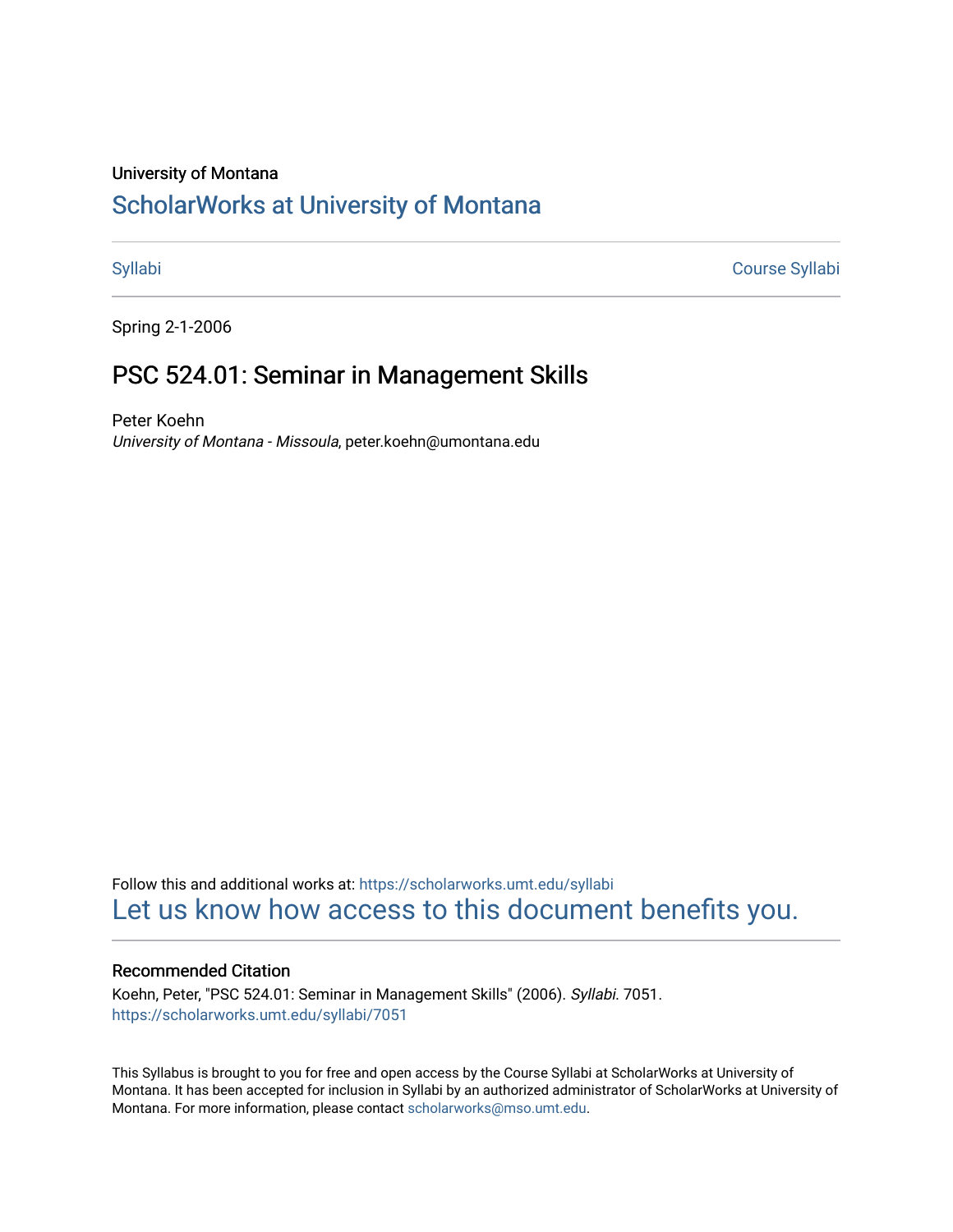P Sc 524 (3 cr) 1 P Sc 524 (3 cr)<br>
Seminar in Management Skills<br>
Spring 2006 . M 2-4; W 12-12:30, 2-3:30;

and by appointment

 $, \mathcal{P}^{\prime\prime}$ 

### **Course Description**

The seminar focuses on skills that research has shown to be important contributors to managerial effectiveness in public and not-for-profit organizations. Students will assess their current strengths and weaknesses in each behavioral area, increase their cognitive understanding of these personal and organizational skills, and begin the process of expanding and enhancing their competency by applying the behavioral principles they learn to a variety of case studies and exercises.

#### **Course Objectives**

The course is organized around an integrated, comprehensive, and experiential learning model designed to change participants' management behavior through skill assessment, learning, analysis, and practice. Specifically, we will concentrate on developing practical management skills in self-assessment, oral and written presentations, managing stress, conducting meetings, communicating supportively, gaining power and influence, motivating others, managing conflict, empowering and delegating, managing diversity, negotiating agreements in transnational organizational contexts, and participating in interviews.

#### **Course Conduct**

The approach to this seminar can be described as *application-centered.* The experiential aspects of the course are to be used for practice, not discovery. The professor's role is to facilitate student involvement by creating a learning process and an environment in which participants are motivated to find answers to their questions and to expand and sharpen their behavioral skills. Class attendance and participation are crucial.

#### **Required Text**

David A. Whetten and Kim S. Cameron, *Developing Management Skills*, 6<sup>th</sup> edition (Pearson Educational, 2005).

e-res materials (password is psc524)

#### **Course Requirements and** Assessment

Class participation: *completion of assigned pre-class activities, participation in seminar discussions, involvement in exercises, role plays, the transnational negotiation, and case analyses, contributions to group activities, support for classmates' learning experience.*  33°/o

Individual written and oral assignments and exercises. 33% Group Projects. 33%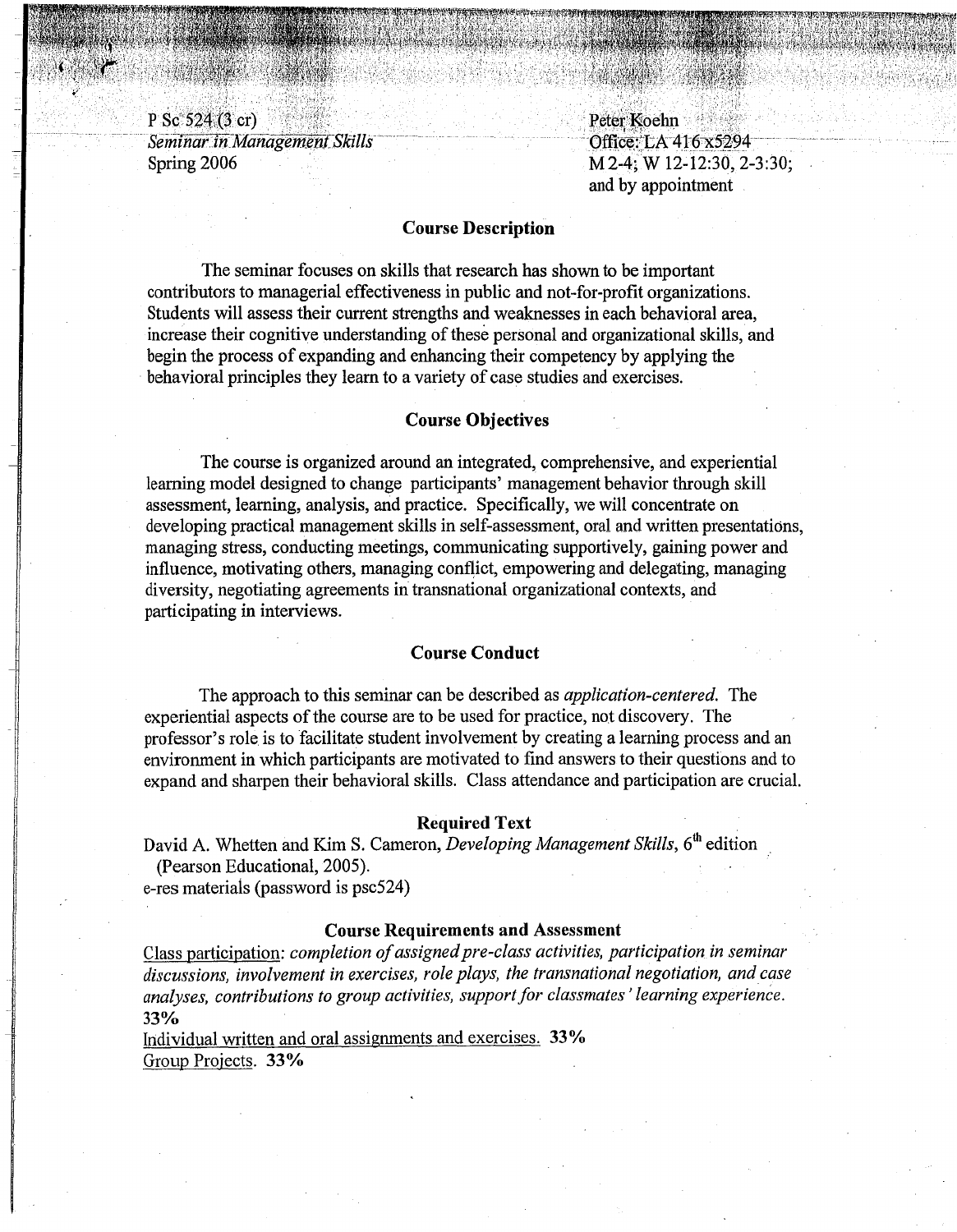### **Course Outline and Weekly Preparations**

#### 23 January Introduction

#### 30 January Developing Self-awareness

*Pre-class Preparation:* 

Step #1. Read pp. 1-22.

Step #2. Complete and score (add) step 1 of the *personal assessment of management skills* survey (pp. 22-27)

Step #3. Distribute (and collect) step 2 of the *PAMS* survey (handout) to two colleagues. Complete and score (add)

Step #4. Complete *what does it take to be an effective manager* exercise (interview 2 mangers) (pp. 27-28)

Step #5. Complete *SSS Software In Basket* exercise (allocate 3 hours)

Step #6. Complete and score step 1 of*self-awareness diagnostic survey* (pp. 42-43)

Step #7. Complete and score *defining-issues test* (pp. 43-46)

Step #8. Complete and score *learning-style inventory* (pp. 46-48)

#### 6 Feb Developing Self-awareness (continued)

#### *Pre-class Preparation*

Step #1. Complete and score *locus-of-control scale* (pp. 48-50)

Step #2. Complete and score *tolerance-of-ambiguity scale* (pp. 50-51)

Step #3. Complete and score *fundamental interpersonal relations orientation-behavior* 

*Scale* (pp. 51-53)

Step #4. Read pp. 54-80.

#### 13 February Managing Stress

#### *Pre-class Preparation:*

Step #1. (a) Complete and score step 1 of*stress-mgt* diagnostic survey (pp. 96-97)

(b) Complete and score *time-mgt* survey(pp.97-98)

(c) Complete and score *type-A-personality inventory* (pp.98-99)

(d) Complete and score *social-readjustment-rating scale* (pp. 100-101)

(e) Answer *three sources ofpersonal stress questions* (p. 101)

- Step #2. Read pp. 102-144.
- Step #3. Read Aspinwall, "Dealing with Adversity" (e-res)
- Step #4 Read Jackson, "Plight of Fight or Flight" (2005) (e-res)

Step # 5. (a) Complete *small-wins-strategy exercise* (pp.145-146)

- (b) Complete *life-balance analysis* (pp. 146-148)
- (c) Complete *deep-relaxation exercise* (recommended)

20 Feb Presidents' Day- no class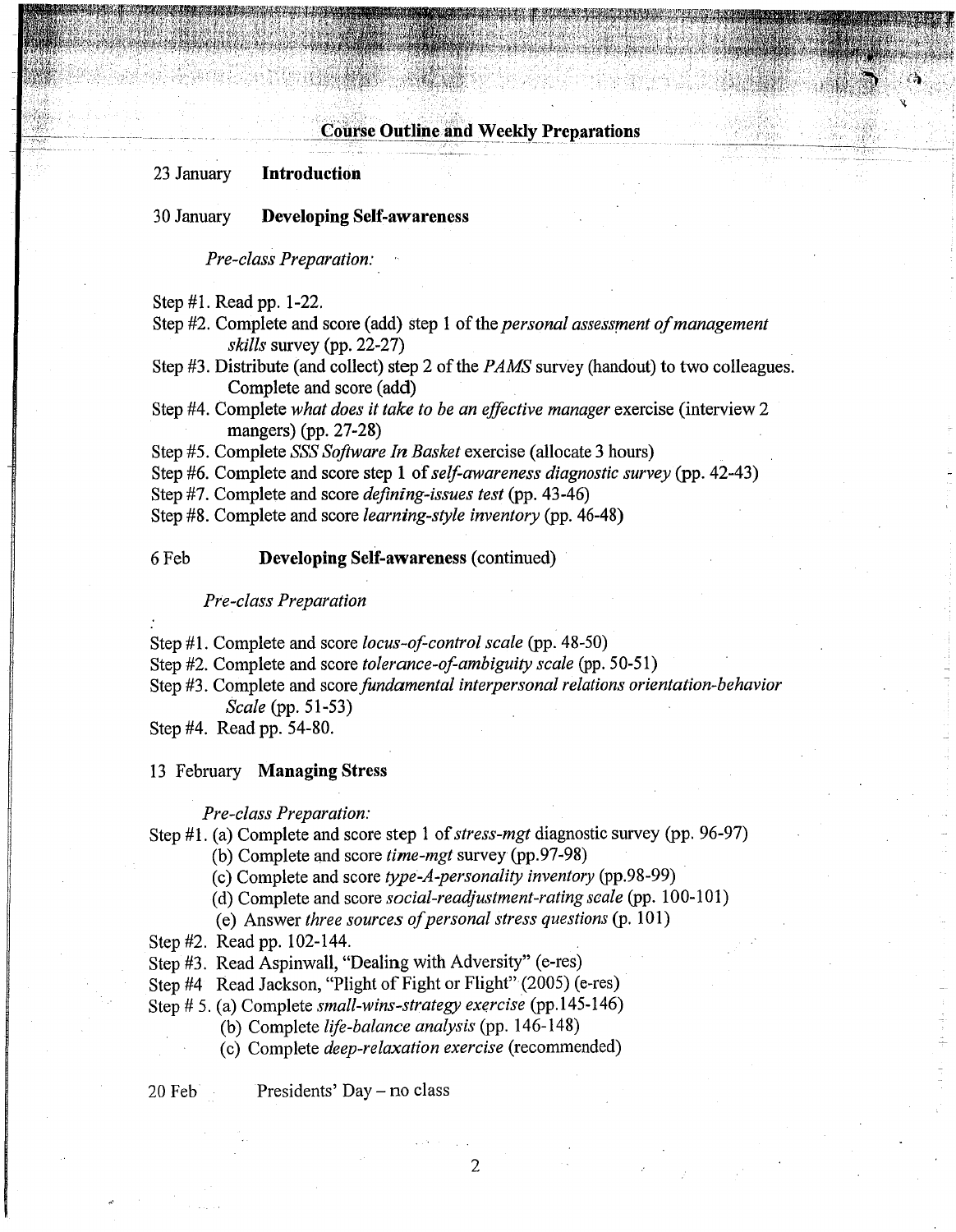#### 27 Feb **Effective Written and Oral Presentations**

#### *Pre-class Preparation:*

Step # **1.** Read pp. 536-552

Step # 2. Read M.E. Sharpe, "Style points" (e-res)

Step# 3. Correct *Prof Koehn 's Favorit Mastakes* 

#### **\*\*Group topic proposal for organizational problem project due**

#### 6 March **Coaching, Counseling, and Communicating Supportively**

#### *Pre-class Preparation:*

Step **#1.** (a) Complete and score step **1** of*supportive-communication* diagnostic survey (pp. 208-209)

 $\sim$ 

(b) Complete and score *communication-styles* survey (pp. 209-211)

Step #2. Read pp. 212-242

- Step #3 Read Cissna, "Accuracy of Interpersonal Perception," pp. 175-179; complete p. 182 (e-res)
- Step #4. Complete one of these: assignment 1, 2, or 3 on page 245 (recommended)

Step #5. Initiate a *PMI system* at your workplace and evaluate results (recommended)

## 13 March · **Gaining Power and Influence**

*Pre-class Preparation:* 

- Step #1. (a) Complete and score step 1 of *gaining power & influence* diagnostic survey (pp. 248-249)
	- (b) Complete and score *using-influence-strategies* survey (pp. 249-250)

Step #2. Read pp. 251-292

Step  $#3$  Read Ivancevich, "Organizational Politics," pp. 256-261 (2006) (e-res)

Step #4. Complete assignment 1,2,3, or 5 on page 293 (recommended)

#### 13 March **Motivating Others**

#### **\*\*Group meeting agenda due**

## *Pre-class Preparation:*

Step# **1.** (a) Complete and score step 1 of *diagnosing poor performance and enhancing motivation* survey (pp. 296-297)

(b) Complete and score *work-performance-assessment* survey (pp. 297-298)

Step # 2. Read pp. 299-338

Step# 3. Prepare option 2 (as amended) p. 335

Step # 4. Complete assignment 1 or 2 on page 339 (recommended)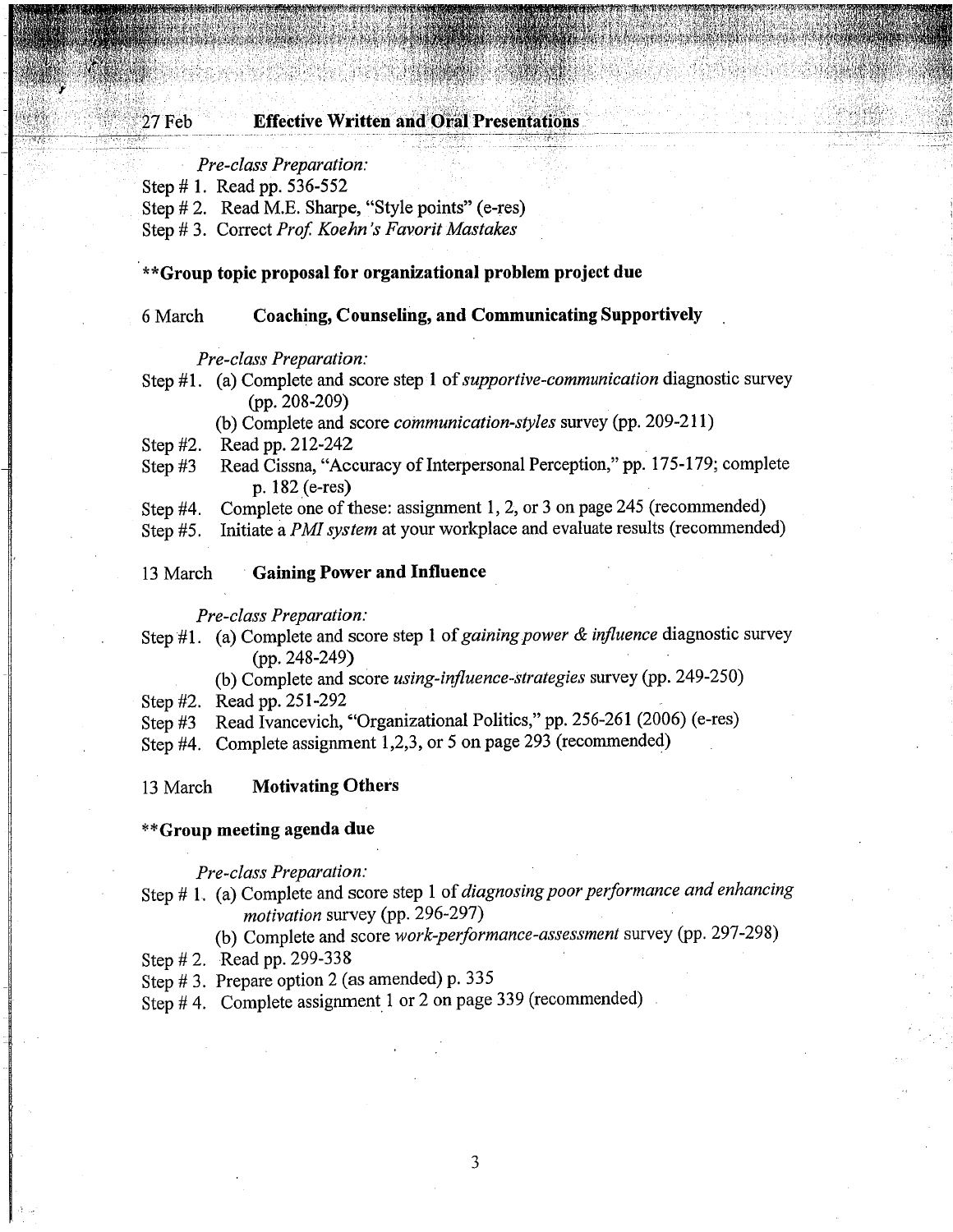#### 20 March **Managing Conflict**

*Pre-class Preparation:* 

- Step# 1. (a) Complete and score step 1 of *managing-conflict* diagnostic survey (pp. 342-343)
	- (b) Complete and score *strategies-for-handling-conflict* survey (pp. 343-344)
- Step # 2. Read pp. 345-380.
- Step  $# 3$  Read Covey, "Be Loyal to Those Absent" (e-res)

#### 20 March **Empowering and Delegating**

*Pre-class Preparation:* 

- Step **#1.** (a) Complete and score *empowerment and delegation* diagnostic survey (pp. 398-399)
	- (b) Complete and score *personal-empowerment* assessment (pp. 399-400)

Step #2. Read pp. 401-440

Step #3. Complete assignment 2 or 3 on page 441 (recommended)

27 March Spring Break

#### 3 April **Conducting Meetings**

*Pre-class Preparation:* 

(a) Read pp. 584-591

(b) Read Sauer, "Who Hates Meetings?" (e-res)

- (c) Read Howe, "A Song of Meetings" (e-res)
- (d) Prepare to hold meeting (see pp. 593-594) on group projects

*In-class: Meetings, Bloody Meetings* video (VT04246, 35 minutes)

Groups conduct meetings according to best management practices Group project research objectives, assignments, and outline preparation

#### 11 April **Diversity Management**

**\*\*Group organizational-problem project outline due.** *At minimum, the outline should include a problem statement, your group's chosen consultancy role, your research approach, a findings section, and a recommendations section.* 

*Pre-class preparation:* 

(1) Review pp. 55-62

(2) Read Wrench, "Diversity Management Can Be Bad for You" (2005) (e-res)

(2) Read Koehn and Rosenau, "Transnational Competence in an Emergent Epoch" (2002) (e-res) (recommended)

4

(3) Read Black, *Global Explorers* (1999) (e-res) (recommended)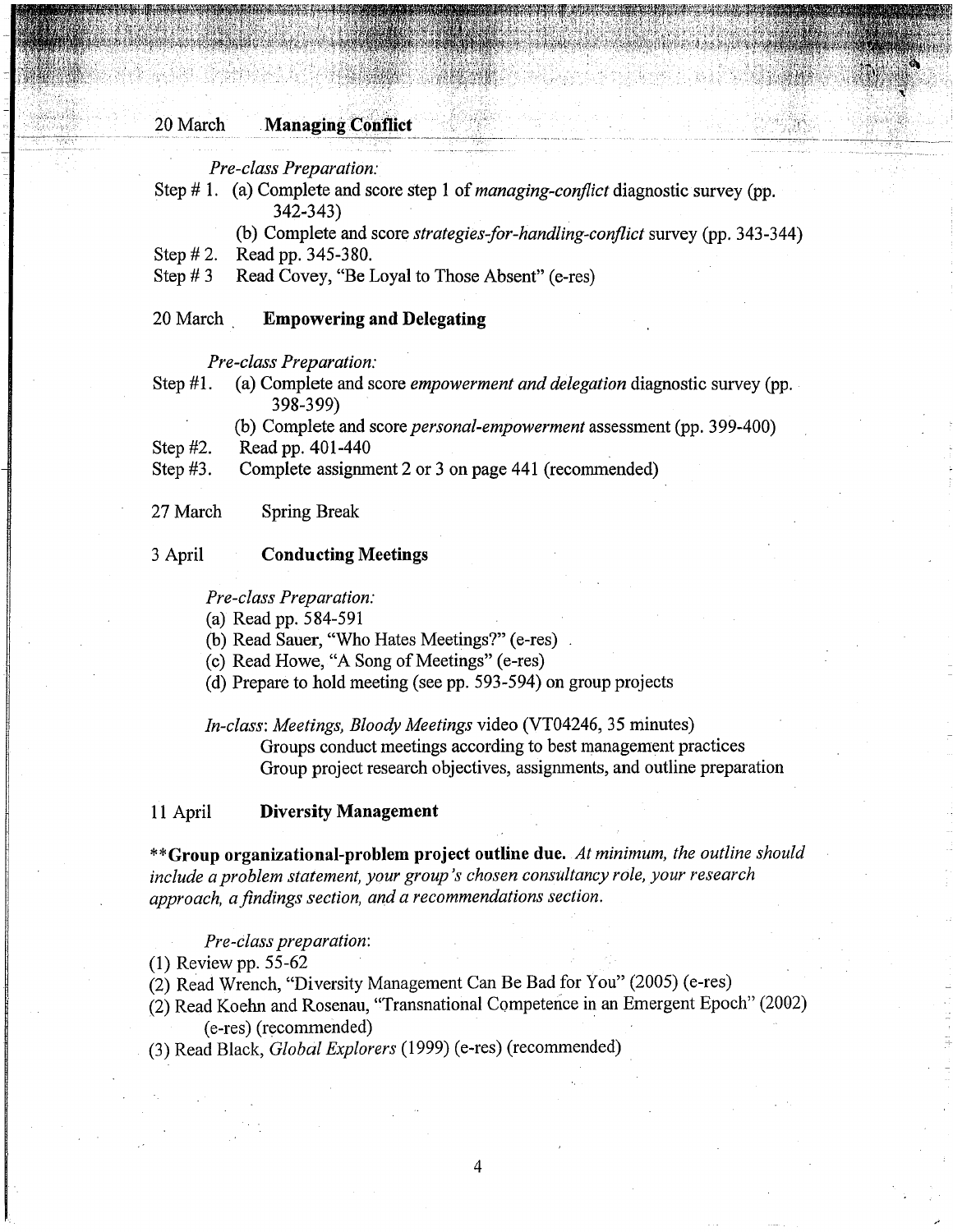### 10, 17 April Transnational Negotiation

#### Pre-class preparation:

- (1) Read Schermerhorn, et al., Organizational Behavior, pp. 24-34 (e-res)
- (2) Read Phyllis Ngai & Peter Koehn, "The Pitfalls of Unspoken Signals" (e-res)
- (3) Read Phyllis Ngai, "Nonverbal Communication Behavior of Professional Administrators" (pp. 104-116) (e-res)
- (4) Read Cai, "Comparing Networks in U.S. and China" (e-res)
- (5) Read Jackson, *International HRM* (2002), pp. 172-173 (e-res)
- (6) Read Nowak and Dong, "Intercultural Differences between Chinese and Americans in Business"  $(1997)$  (e-res)
- (7) Read Adler, "Strategy Implementation" (1992) (e-res)
- (8) Read "Education: China's Learning Curve" (2003) (e-res)
- (9) Read Lin-Liu, "U. of Michigan Program in China Is Off to a Slow Start" (2002) (e $res)$

#### \*\*Group transnational negotiation

24 April Preparation for final group presentation

#### 1 May Interviewing

#### \*\*Group organizational fact sheet due

#### **Pre-class Preparation:**

 $(1)$  Read pp. 562-581.

(2) Read Kleinman, "Job Interviews Now Include Behavior, Relationship History" (e-res)

(3) Read Lindgren, "Conducting Interviews is a Job" (2004) (e-res)

### 8 May \*\* Group "organizational problem" consultancy presentations  $(4:10-6:30)$

psc 524-06.syl